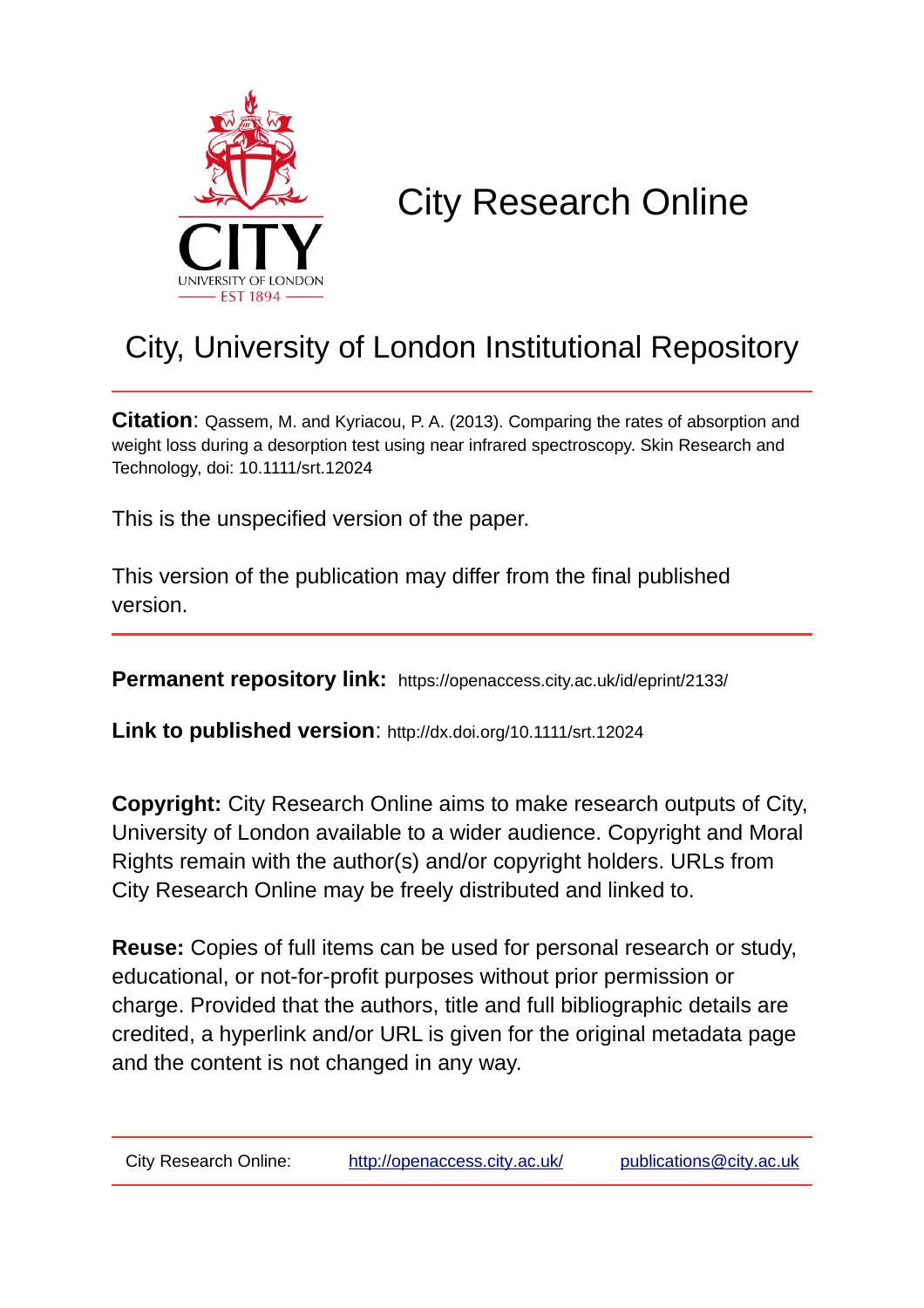### **Comparing the rates of absorption and weight loss during a desorption test using near infrared spectroscopy**

M. Qassem<sup>\*,†</sup>, P. A. Kyriacou<sup>†</sup>

\*Corresponding author: ct719@city.ac.uk

† Biomedical Engineering Research Group, City University, Northampton square, London, EC1V 0HB. Tel: 0207 0405060

*Abstract***— The importance of determining skin hydration has over the years prompt the development of many instruments and methods, specifically designed to assess this parameter or water contents especially in the stratum corneum, and have greatly matured to suit different anatomical sites and measure multiple attributes. Of those, Near Infrared Spectroscopy (NIRS) has gained wide interest as a precise, safe, fast and noninvasive technique for determining skin hydration due to its high sensitivity to hydrogen bonding and ability to measure the amount of water in skin directly using the intensities of overtone and combination bands of OH and HOH water bonds occurring in the NIR region, that are good indicators of the state of skin hydration. This paper reports near infrared spectrophotometric measurements using a highly sophisticated spectrophotometer in the region of 1000-2500 nm to study the water uptake and dehydration properties of skin** *in vitro* **using samples of porcine skin. Initial results of pure liquid water and skin samples have clearly displayed the prominent bands associated with water content, and desorption tests have been able to verify changes in these bands associated with water content, although a clear correlation between the rates of weight loss and absorbance loss at various hydration periods has not yet been established. These preliminary results are expected to further explain the relationship between water and skin, and its role within, in hope to aid the future development of a portable instrument based on near infrared spectroscopy that would be capable of directly measuring skin hydration and/or water content in a fast and noninvasive manner.**

#### **I. INTRODUCTION**

Without a doubt, the skin is the most complex organ of the human body, and one that requires constant care and attention [\[1\]](#page-13-0). In its widely appreciated context, the skin barrier function refers to the epidermal barrier to water permeability, and is also the largest organ of the body, an approximately two square meter, covering its entire surface [\[1](#page-13-0)[,2\]](#page-13-1). In essence, it acts as a means for adjusting to variations in environmental temperatures through elegant controls that regulate the microcirculation, and as an interact impermeable barrier that precipitates the organism to intake water without flooding its internal organs, all whilst prohibiting the intrusion of various xenobiotics, and even includes touch, pain and pressure receptors. Large-scale damage to this part would make human life impossible, and its maintenance enhances our physical and mental health [\[1,](#page-13-0)[2\]](#page-13-1). The outermost layer of the skin, known as the Stratum Corneum (SC) is a protein-enriched layer of corneocytes embedded in a lipid-enriched intercellular matrix made of 6-47 layers of keratinized cells, and is roughly 8-20 μm in thickness except on the palms and soles where it is much thicker [\[3,](#page-13-2)[4\]](#page-13-3). Its structure follows that of the commonly named bricks and mortar model, where the corneocytes form the "bricks" as they are enclosed in a cornified cell envelope consisting of proteins such as loricrin, filaggrin, and involucrin, and convalently attached to the hydroxyceramide molecules of a lipid casing, all of which are embedded in lipid bilayers made up of various intercellular lipids including ceramides, cholesterolsulfate, free sterols and sterolesters, and free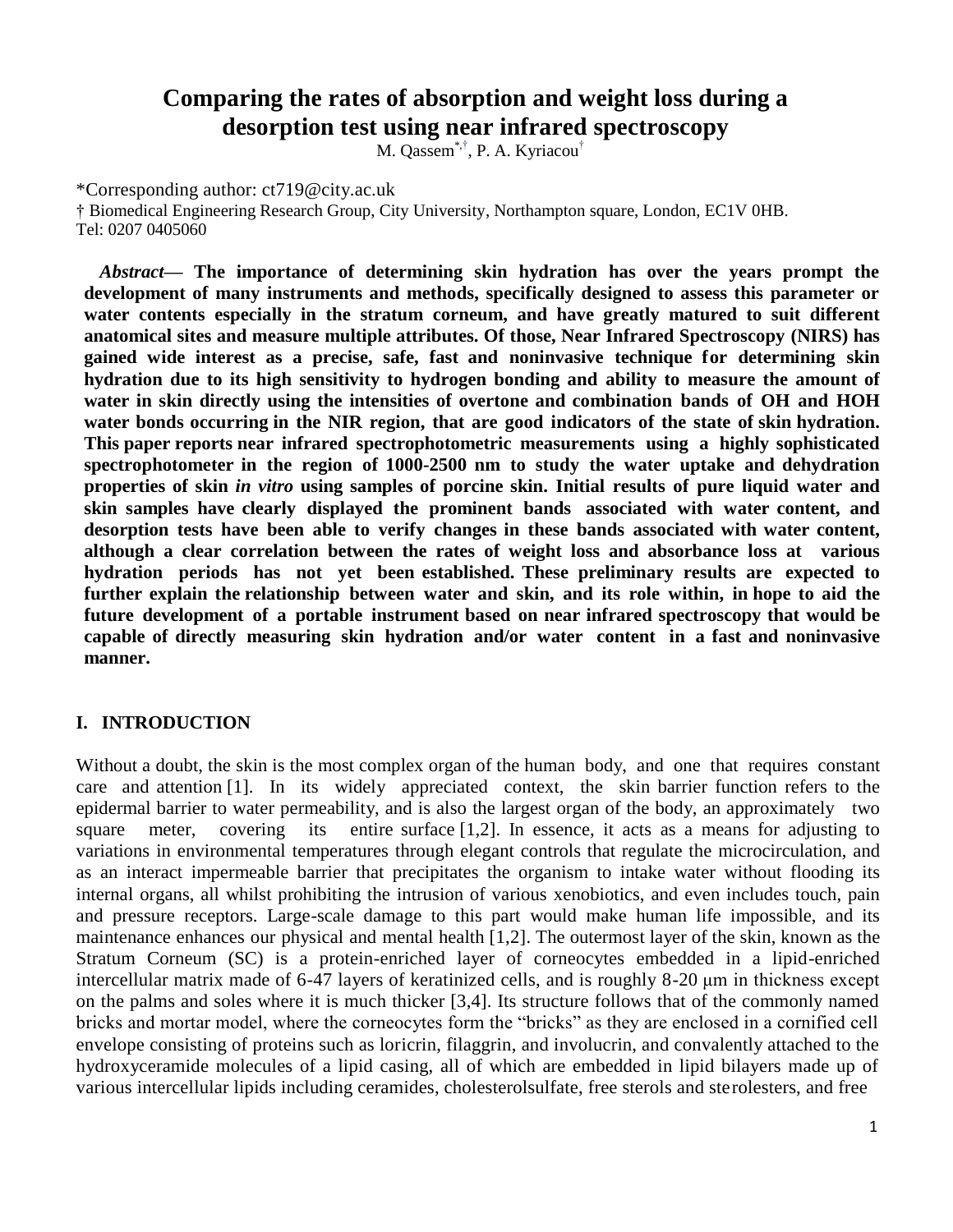fatty acids, which thus acts as the "mortar" [\[4\]](#page-13-3). This particular layer is primarily responsible for the regulation of water evaporation and the water-holding function of skin. It also acts as an essential permeable barrier and the presence of water within it or its water content has profound effects not only on its elastic and moisture properties, but also on its transport and optical properties, and may act to maintain the skin lipids in a preferred liquid crystalline arrangement.

However, although water plays an important role in the well-functioning of the skin, it is potentially a strong irritant and can cause skin damage [\[5](#page-13-4)[,6\]](#page-13-5). Skin exposure to water can disrupt the barrier function of the SC by altering its physiological behaviour through extraction of water-soluble substances, or Natural Moisturizing Factors (NMFs) from the skin [\[5\]](#page-13-4), which are amino acids, lactic acid, pyrrolidon carboxylic acid, and urea that were released following the breakdown of filaggrin in the mid-portion of the SC corneocytes, which then manifest an osmotic force and hence bind water [\[4\]](#page-13-3). Prolonged contact with water can also damage the SC barrier function by facilitating the penetration of foreign substances, and can even cause skin disease [\[5,](#page-13-4)[6\]](#page-13-5).

So far, various technologies have been implemented to assess the water content of the SC and other skin parameters noninvasively for moisture evaluation and/or for detecting abnormalities in the skin that may serve as indicators for underlying illnesses or skin conditions [\[7\]](#page-13-6). Previous measuring techniques have included those based on thermal, mechanical, imaging and spectroscopic methods, but with electrical probe-based measurements being the most commonly utilized today. Unfortunately though, the latter suffers several principal drawbacks due to the absence of a direct correlation between skin conductivity and water content, and that the flow of current can be influenced by variations in ion movements, and re-orientation of protein dipole moments, and so one must use such devices with utmost care to avoid inaccuracies that may rise due to the presence of salts in formulations or perspiration that can effect ion mobility, or from chemicals that can disturb the protein structure by altering the orientation of protein dipole moments [\[8\]](#page-13-7). Alternatively, Near Infrared Spectroscopy (NIRS) has the ability to measure the amount of water in skin directly using the intensities of overtone and combination bands of OH and HOH water bonds occurring in the NIR region, that are good indicators of the state of skin hydration [\[3\]](#page-13-2). Hence, this allows a more precise method of measurement, and with an added advantage in that its instrumentation can easily be equipped with fibre optic probes for *in vivo* measurements in various anatomical sites.

Looking at water alone, its absorption spectrum is one of extreme complexity since water molecules are capable of vibrating in many ways [\[9](#page-13-8)[,10\]](#page-13-9). Such vibrations involve combinations of symmetric stretch  $(v_1)$ , asymmetric stretch  $(v_3)$  and bending  $(v_2)$  of its covalent bonds. As for liquid water, rotation of its molecules are entirely dominated by hydrogen bonding which restrict their movements, thus giving a type of vibration known liberation, where the water molecule is attracted to neighbouring molecules, so that it has a preferred orientation and cannot freely rotate [\[9\]](#page-13-8). Moreover, spectral lines of liquid water tend to be broader which causes overlapping of many of the absorption peaks, and in comparison to its gas state, the main stretching band in liquid water shifts to a higher wavelength, and the bending wavelength decreases by hydrogen bonding [\[9,](#page-13-8)[10\]](#page-13-9). Within the skin, or biological systems in general, water interaction is more complicated. This is because water within such systems can either bind to biomolecules i.e. proteins or intermolecular to other water molecules through hydrogen bonding. As a result, two main types of water exists within the skin, namely bulk or free water and bound water, where the former represents water molecules non-hydrogen bonded to biomolecules but instead, are hydrogen bonded to other water molecules in a tetrahedral structure, and the latter describes those held tightly to other compounds by the colloidal micelles that forms an intimate part of the material rather than the tetrahedral structure [\[11\]](#page-14-0). This inconstant nature of water binding has been thought to exist from the unique ability of water molecules to constitute multiple hydrogen bonds with any combination of its two lone electron pairs and two protons. Previous studies using NIRS technology were successful in obtaining information about these types of water present within the skin, and concluded that, water contents below 10% in the skin refer to water that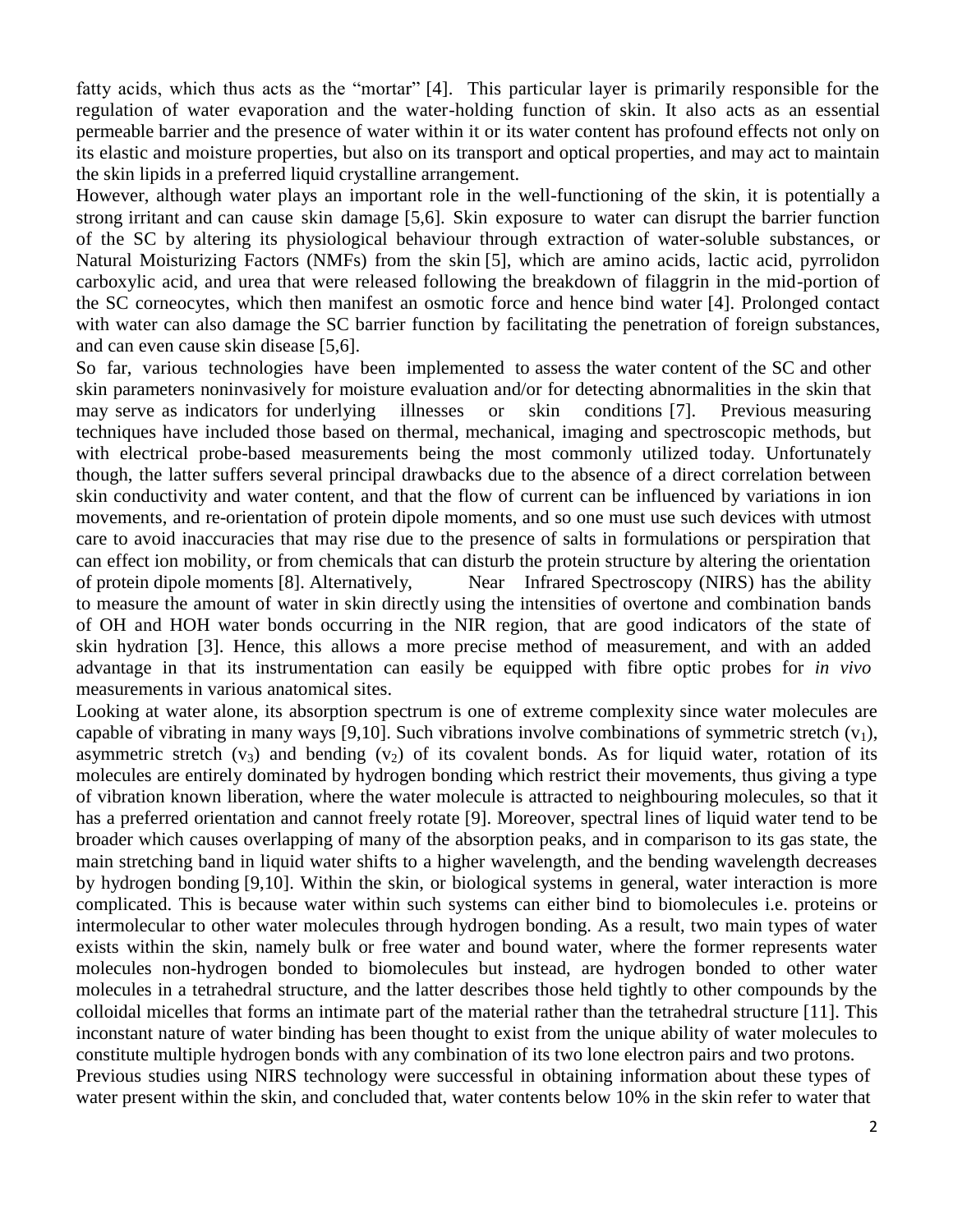is tightly bound to protein, whilst higher contents, between 10-40%, represent less tightly bound water, and above 50%, water was similar to the form of bulk liquid. They also managed to obtain further details with regards to other skin constituents such as lipids and proteins [\[1](#page-13-0)[,12](#page-14-1)[,13\]](#page-14-2). Together, this has made the technique very attractable as a safe and noninvasive alternative, and whilst several earlier studies have applied it to study skin hydration and the efficacy of cosmetic products [\[6](#page-13-5)[,8](#page-13-7)[,12](#page-14-1)[,13](#page-14-2)[,14\]](#page-14-3), many others continue to do so, and consecutive developments and advancements are being made in its instrumentation and chemometric analysis processes, thus extending its applications and utility in this field.

Although there has been interest in improving this technique for the purpose of skin hydration and water content measurements [\[15,](#page-14-4)[16,](#page-14-5)[17\]](#page-14-6), a reliable handheld or portable measuring instrument of this type does not yet exist.

Overall, the absorption and scattering of liquid water belong to its physical chemistry, but are of great interest here since water is a major constituent of the skin and its overtones and combinations are clearly distinguishable in skin spectra. So, by presuming the intrinsic absorption properties of water will remain the same even when measured in the skin, the study will begin by determining the absorption spectrum of liquid water alone, using a highly sophisticated spectrophotometer. This assumption is almost always true as water dominates the NIR absorption spectra of various high water content intact soft tissues, such as the skin.

Therefore, the first part will of this study will focus on obtaining a spectrum of liquid water alone in the NIR region, which by doing so, can then be used to detect its changes in skin and the change in skin water content under certain physiological conditions. Then, the objective is to compare spectroscopic measurements in the NIR region of pure liquid water against samples of porcine skin, and to conduct *in vitro* desorption experiments on porcine skin to investigate the mechanisms of water uptake and dehydration by the skin at various hydration periods, in order to aid the future development of a portable device based on NIR spectroscopy that would be capable of measuring skin water content in a safe, fast and noninvasive manner.

#### **II. MATERIALS AND METHODS**

#### *A. Optical properties of liquid water*

In order to obtain a spectrum of liquid water, the Lambda 1050 dual beam UV/Visible/NIR spectrophotometer (Perkin Elmer Corp, Massachusetts, USA) was used with increment steps of 1 nm, and a spectral region of 200-3300 nm, thus covering parts of the ultraviolet region, the entire visible and NIR, as well as parts of the mid-infrared region. The source was a deuterium lamp between 250-319.20 nm, and beyond that was a halogen tungsten lamp up to 3300 nm. The detector system was set to use a photomultiplier tube detector (PMT) for the shortest wavelengths from 250 nm until 860.80 nm, and an indium gallium arsenide detector (InGaAs) between 860.80-2500 nm. For the rest of the spectral region up to 3300 nm, a lead sulfide detector (PbS) was applied. Slits settings for the PMT detector were fixed at 2 nm, whilst InGaAs and PbS detectors were set on "servo mode", whereby the system monitors the reference beam energy and adjusts the slits accordingly to avoid over saturation of the detectors. Gain settings for the three detectors, which are applied for energy measurement in single beam mode, must be set to generate a useable spectrum. After a few trials, a gain of 3 was selected for the InGaAs and PbS detectors, whereas the PMT gain was set on auto to allow the instrument to determine the appropriate value. The response time for these detectors was set at 0.2 seconds for all. The lowest possible chopper cycle is 0.04 seconds, but since increasing the response time enhances the sensitivity of the instrument, the value chosen seemed to give a good balance between scan time and sensitivity. The front and rear attenuators enclosed in this instrument are used to select the attenuation in the sample and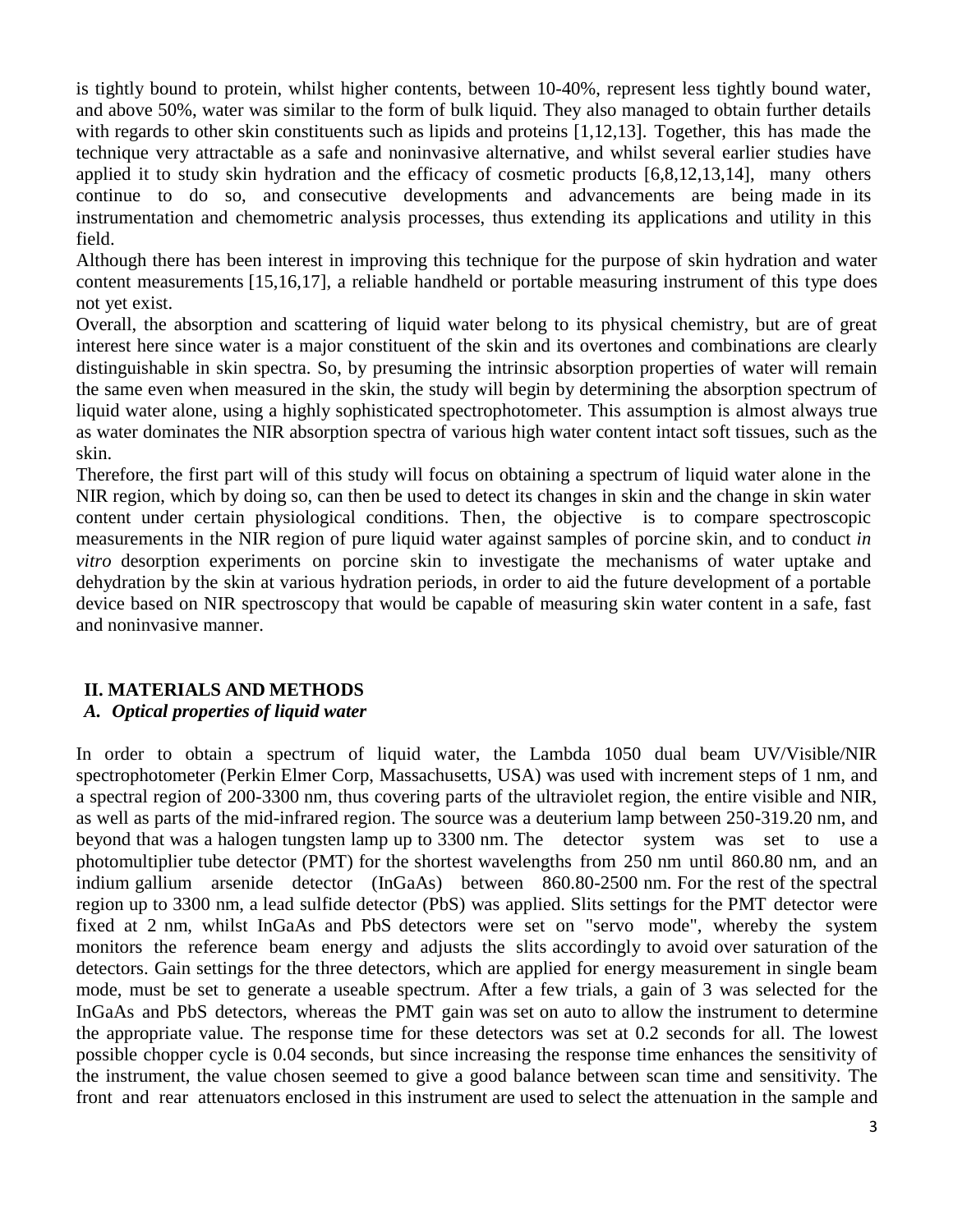reference beam, and in this case were set at 100% for the sample beam and reduced to 1 % for the reference beam. Prior to placing the sample of liquid water through the spectrum, baseline corrections were performed on the spectrophotometer. This is to remove "background noise" or unnecessary peaks, resulting from carbon dioxide and oxygen impurities in the air, and is available in this instrument in three types, but only two of those, 100 %T/0A baseline, and 0 %T/blocked beam baseline were included. The former performs the correction whilst the sample beam and reference beam are set to 100 %, whilst the latter, sets the sample beam to 0 % and the reference beam to 100 %, and was applied due to the high absorbing nature of water in certain regions.

The sample of liquid water was contained in a rectangular quartz SUPRASIL cell, made of high purity synthetic fused silica material to ensure top performance, and with a light path length of 1 mm (P/N: B0631013, Perkin Elmer Corp, Massachusetts, USA). Liquid water was inserted into the cell through a syringe, which was then placed into the sample compartment whilst a blank duplicate cell was inserted into the reference compartment.

#### *B. In vitro experiment on porcine skin*

Firstly, ethics approval was sought by the University Senate Research Ethics Committee to allow testing on animal samples. The previous settings were maintained on the spectrophotometer and only the interval steps of measurements were changed to increments of 2 nm and the operating spectral region was reduced to 1000-2500 nm. Fresh porcine meat was acquired and kept frozen until ready for testing. Porcine skin samples were cut using a scalpel into a rectangular shape, of roughly 1.0 mm and 1.5 mm thickness. For the first part of the experiment, both samples were not hydrated or treated in any way, and were tested in their normal state to compare against the spectrum of liquid water. The 1 mm sample was then placed in a jar containing pure liquid water to measure its dehydration rate when it was placed in water for different periods of time. For the dehydration rate testing, it was chosen to leave the sample in water for 30 min, 60 min, 3 h, 12 h, 18 h and 24 h. Once the sample reached the required time in water, it was removed, dried, and weighed on the TR-214 model analytical balance (Denver Instruments GmbH, Gottingen, Germany), before placing it in the spectrophotometer. Measurements were then taken every 20 min from the initial reading, and lasted 3 hours. The porcine sample was weighed each time before the next measurement.

In order to directly place skin samples into the cell compartment of the spectrophotometer, a disposable polystyrene cell was used throughout the entire experiment which had a hole cut on both the front and rear of it in the area of the beam target, so that radiation from the spectrophotometer source was directly incident on the skin sample without striking the windows of the cell. The reference compartment was left blank. All spectra obtained during these experiments were available immediately at the end of each test, and were displayed on the UVWinlab software (Perkin Elmer Corp, Massachusetts, USA) that

accompanies the Lambda 1050 spectrophotometer. The software was also used to perform quant scanning of data, but for further analysis, spectra were transferred to the UVWinlab Data Processor and Viewer program to carry out processes such as smoothing, calculating derivative spectra, and exporting data in excel format.

#### **III. RESULTS AND DISCUSSION**

The resulting absorption spectrum of liquid water is shown in Fig. 1, after undergoing smoothing to reduce the level of noise, as well as the effects of overlapping bands, and to suppress background effects. This process was carried out using the UV Winlab Data processor software which performs this function by detecting the sample data points from the spectrophotometer prior to storing it in an array in a data station, and then allows a pre-selected smoothing bandwidth to be entered into the data station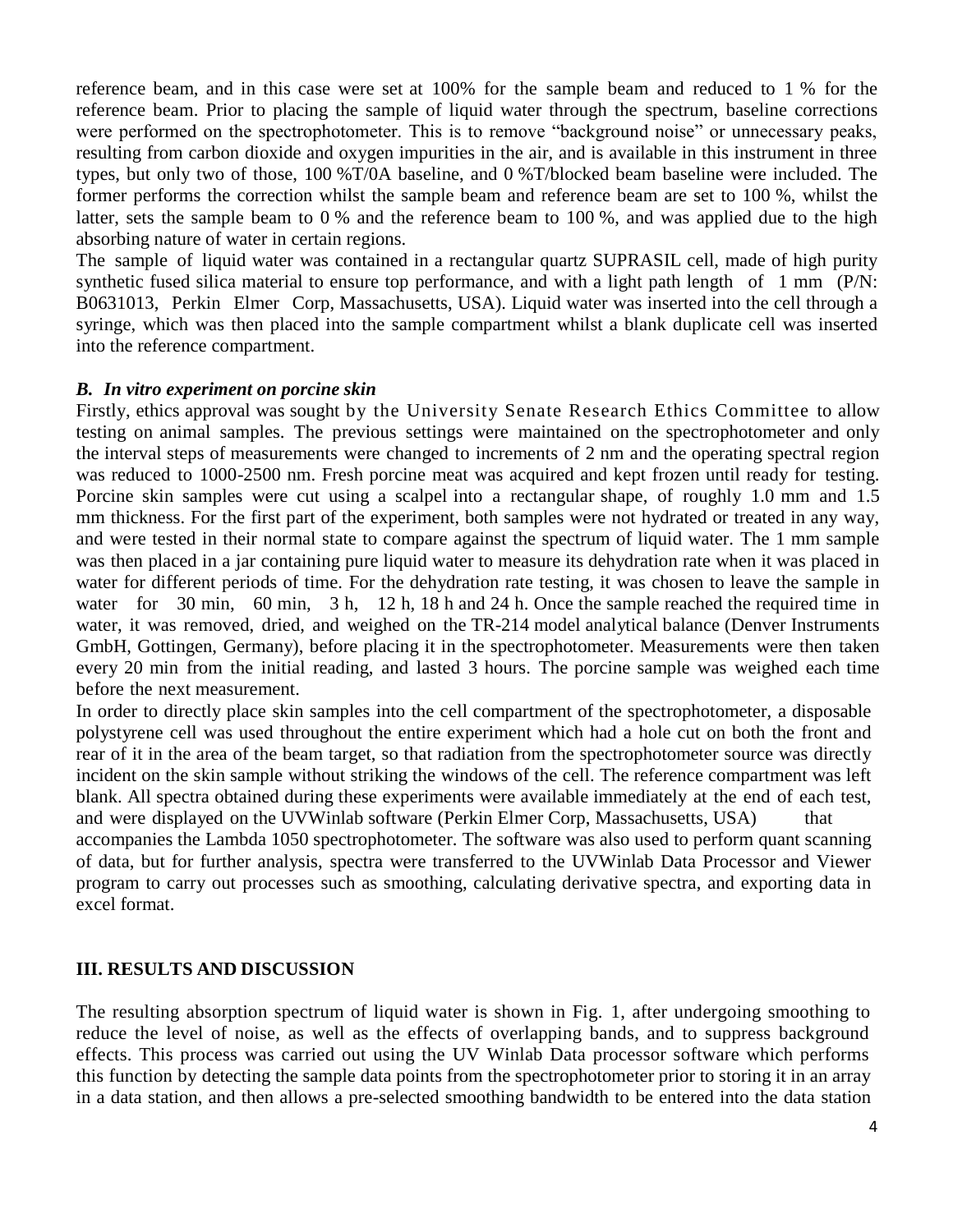from the keyboard. Then, the software converts the bandwidth to a strength parameter, and thereafter each of the smoothed data points is stored before given as an output array of smoothed data points to form a modified spectral display, which identifies the components in the sample.

At first glance, water seems to have low absorption/high transmission throughout the near-UV (up to 400 nm) and the visible region between 400-760 nm, with no clear peaks being apparent. However, as it approaches the NIR region (760-2500 nm), its behaviour begins to shift slightly mainly from 1000 nm, and experiences dominant peaks near 1450 nm and between 1900-2000 nm. Beyond the NIR region and as the spectrum moves deeper into the infrared region, the behaviour of liquid water tends to change dramatically and becomes extremely highly absorbing.

The absorption spectrum of liquid water has been investigated by several studies in the past, and according to those, the spectrum of liquid water is normally dominated by overtone and combination bands at 1450 nm and around 1920-1940 nm, as well as weak broad combination bands near 1780 nm and 1200 nm. The band near 1920 nm in a water spectrum is known to represent the combination band from the fundamentals of OH and HOH bend, and the band at 1450 nm is the overtone of the OH stretching fundamental.



Fig. 1 Spectrum of liquid water smoothed to a factor of 20, and showing the dominant peaks at 1923.1 nm and 1450.5 nm, as well as the weaker bands at 1784.3 nm, 1195.2 nm and 975.73 nm.

Looking at the spectrum in Fig. 1, it can be seen that the values achieved here are slightly different from those reported previously reported, with the dominant overtone and combination bands being at 1450.5 nm and 1923.1, respectively, and the weak broad combination bands at 1784.3 nm, 1195.2 nm and 975.73 nm. Since the latter set of values may be quite difficult to identify, the spectrum was focused to clearly display these peaks in Figs. 2 and 3. More specifically, the strong peak around 1920 nm is thought to be a combination of the asymmetric stretch and bending of the water molecule, whereas those at about 1450 nm and 970 nm are accepted assignments that indicate combination bands involving the symmetric and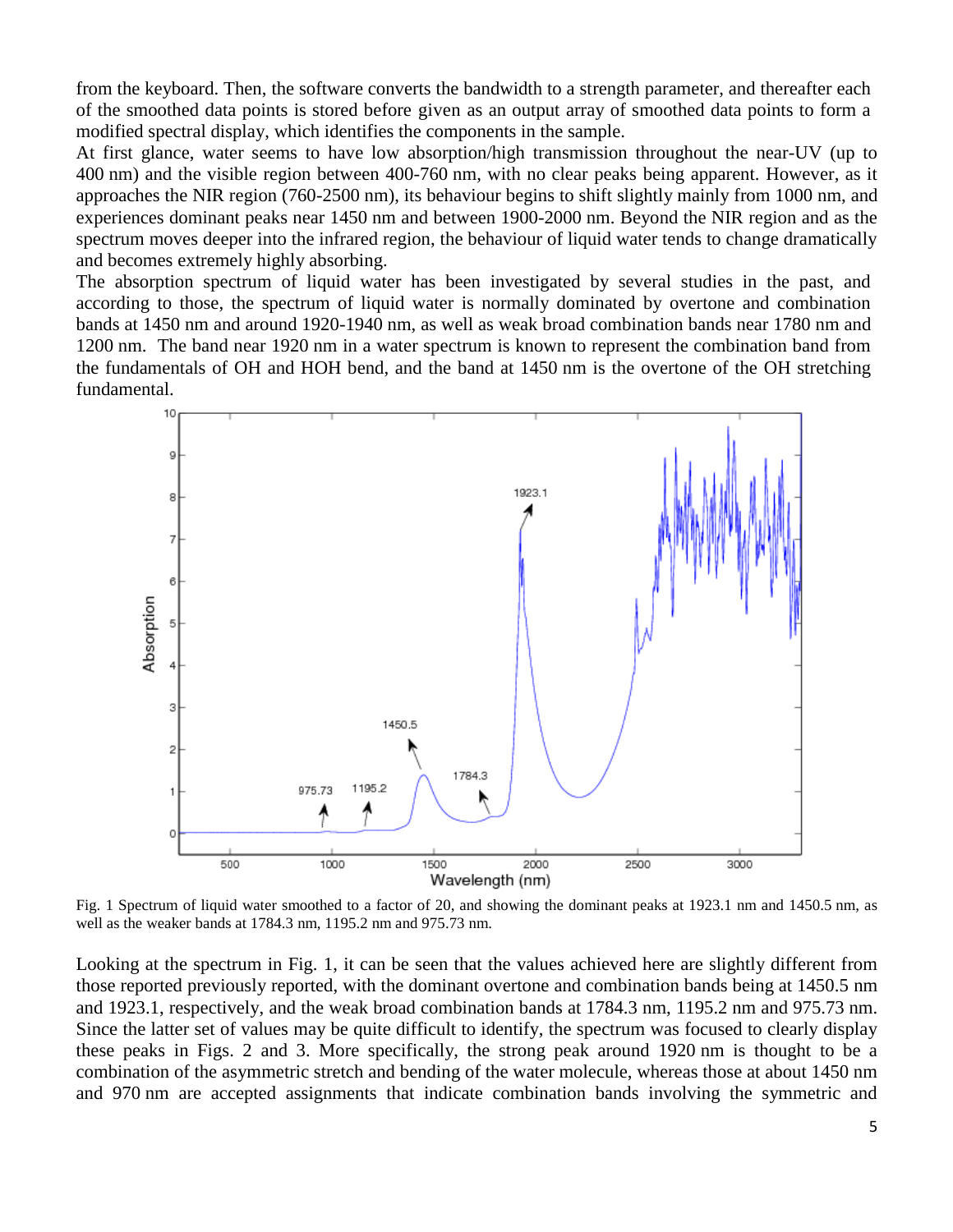

asymmetric stretching modes of the water molecule, although they are often wrongly referred to as the first and second overtones of the –OH stretch [\[18\]](#page-14-7).

Fig. 2 spectrum of liquid water focused to show a weak combination band at 1784.3 nm.



Fig. 3 spectrum of liquid water focused to highlight weak broad combination bands at 975.73 nm and 1195.2 nm.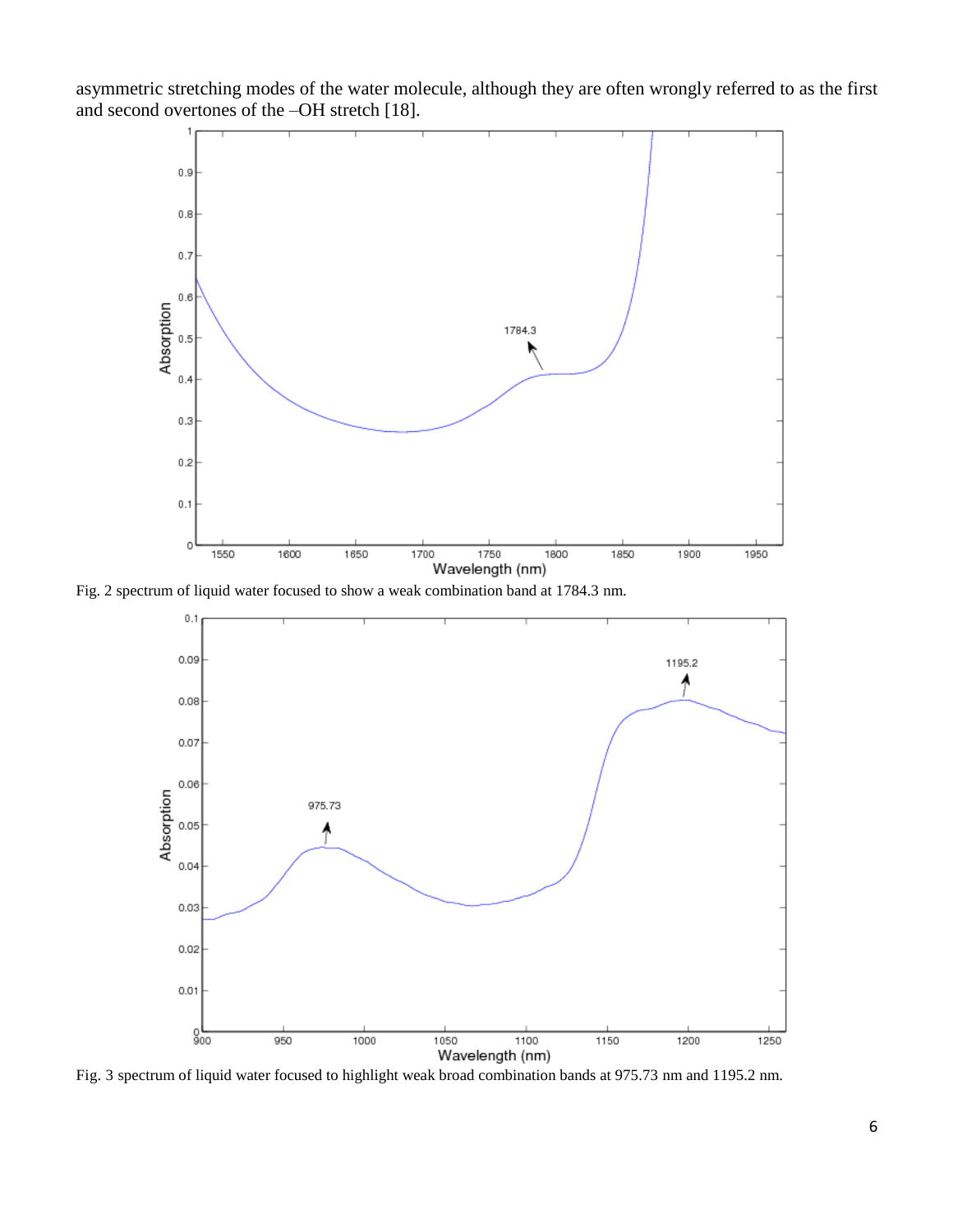Next, the spectrum of water obtained from the previous experiment, 1 mm of porcine skin, and 2 mm of porcine skin are shown in Fig. 4 for the region between 1300-2500 nm, after smoothing to a factor of 25. The large two peaks around 1920 nm and 1450 nm are clearly observable for both water and the skin samples but overall, both spectra of porcine skin have shifted upwards. This is because of the higher absorption coefficient of porcine skin or in other words, its ability to absorb more light in comparison to liquid water which is transparent.



Fig. 4 Near infrared absorption spectra of porcine skin of 1 mm (Green) and 1.5 mm (Blue) thickness, and that of liquid water (Red).

As expected, the spectra are dominated by the overtone band of OH stretching fundamental and the combination band of OH and HOH bending at 1450 nm and around 1920 nm, respectively. According to the literature, a typical spectrum of porcine skin also contains combination and overtone bands of CH bonding at 2300 nm, 1760 nm and 1730 nm, NH bonding at 2050 nm and 1500 nm, and combination C=O bonding at 2180 nm from lipids and proteins within the skin, as well as a shoulder-like character at 2000 nm which indicates the presence of bound water [\[12](#page-14-1)[,13\]](#page-14-2). The spectrum shown in Fig. 5 of 1 mm thickness porcine skin highlights these points and shows the exact values obtained here.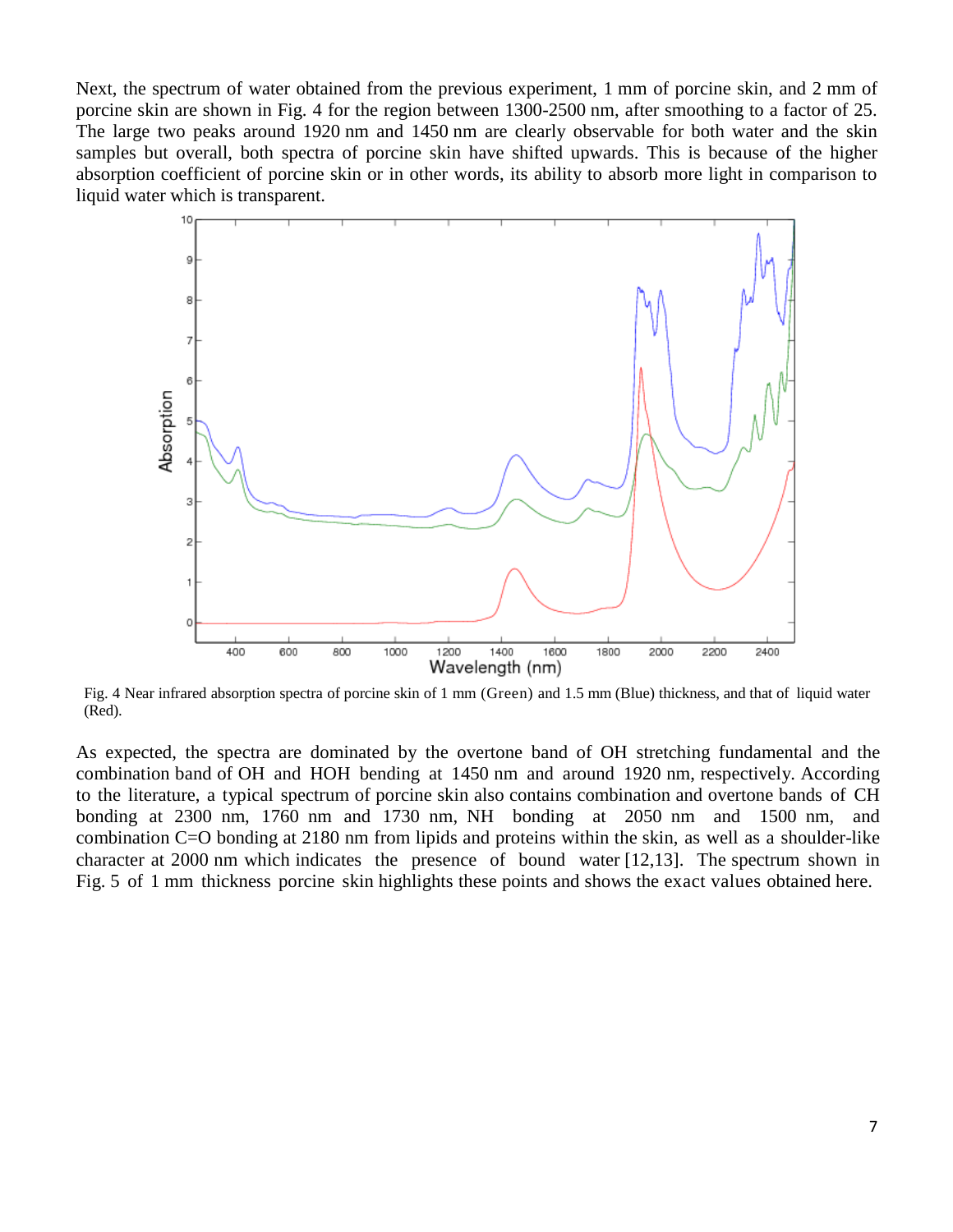

Fig. 5 Spectrum of the 1 mm thick sample of porcine skin with its distinguishing features highlighted. Values included for OH, NH, CH, and CO combination and overtone bands.

As for the evaporation and dehydration tests where the 1 mm sample of porcine skin was placed in water for different amounts of time (30 min, 60 min, 3 h, 12 h, 24 h and 46 h) then weighed and measured on the spectrophotometer over 3 hours, only the spectra of porcine skin left in water for 30 min are shown here in full in Fig. 6, and those from remaining tests have been focused on the 1450 nm band and are shown in Fig. 7.

For all the tests performed, both the weight and peak intensity of the sample decreased over time. However, this reduction in intensity bands is more distinguishable at 1450 nm as oppose to the 1920- 1940 nm band, and so further calculations were based on this particular peak.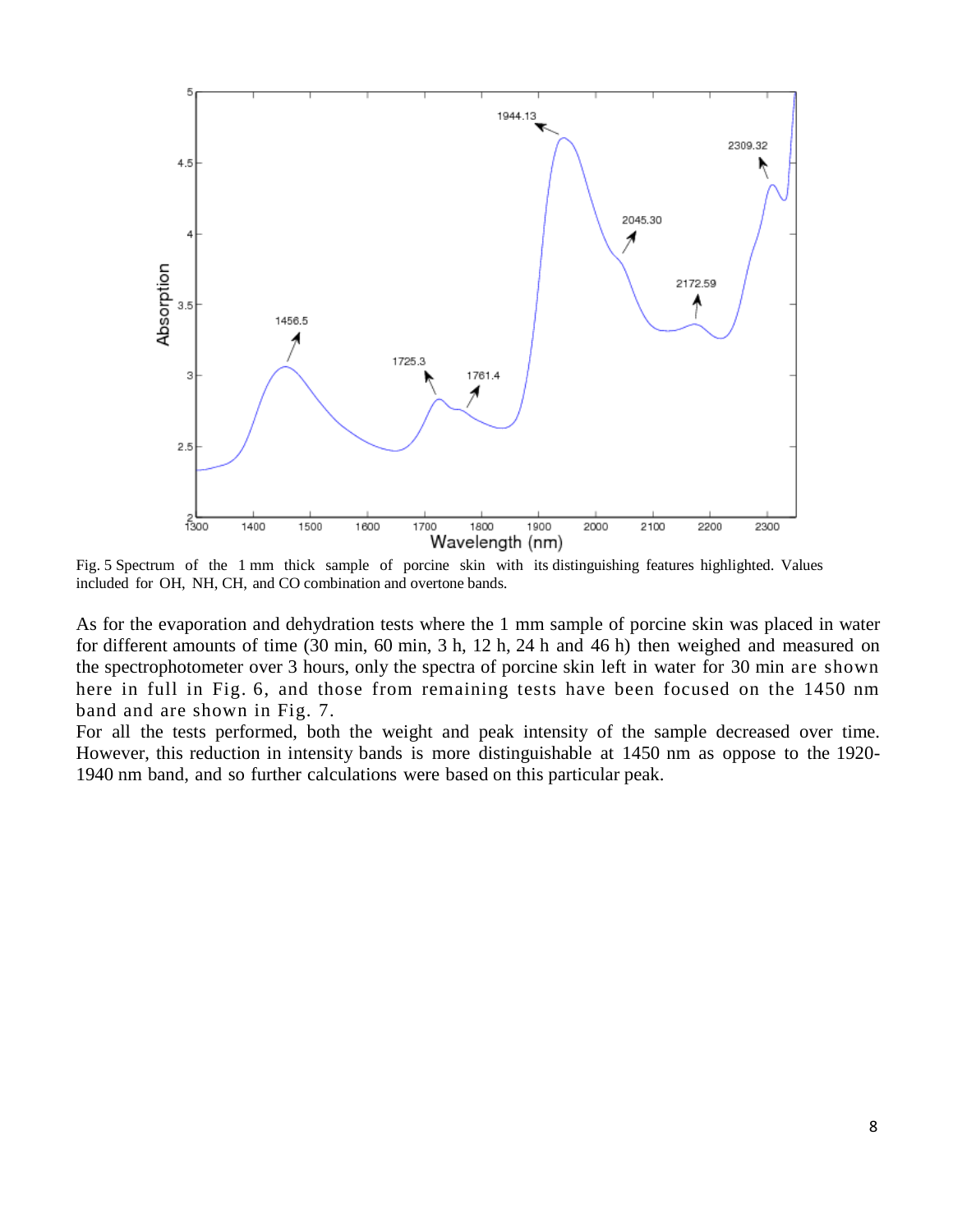

Fig. 6 Near infrared spectra of porcine skin left to hydrate for 30 min in water undergoing natural water desorption during a weight loss experiment.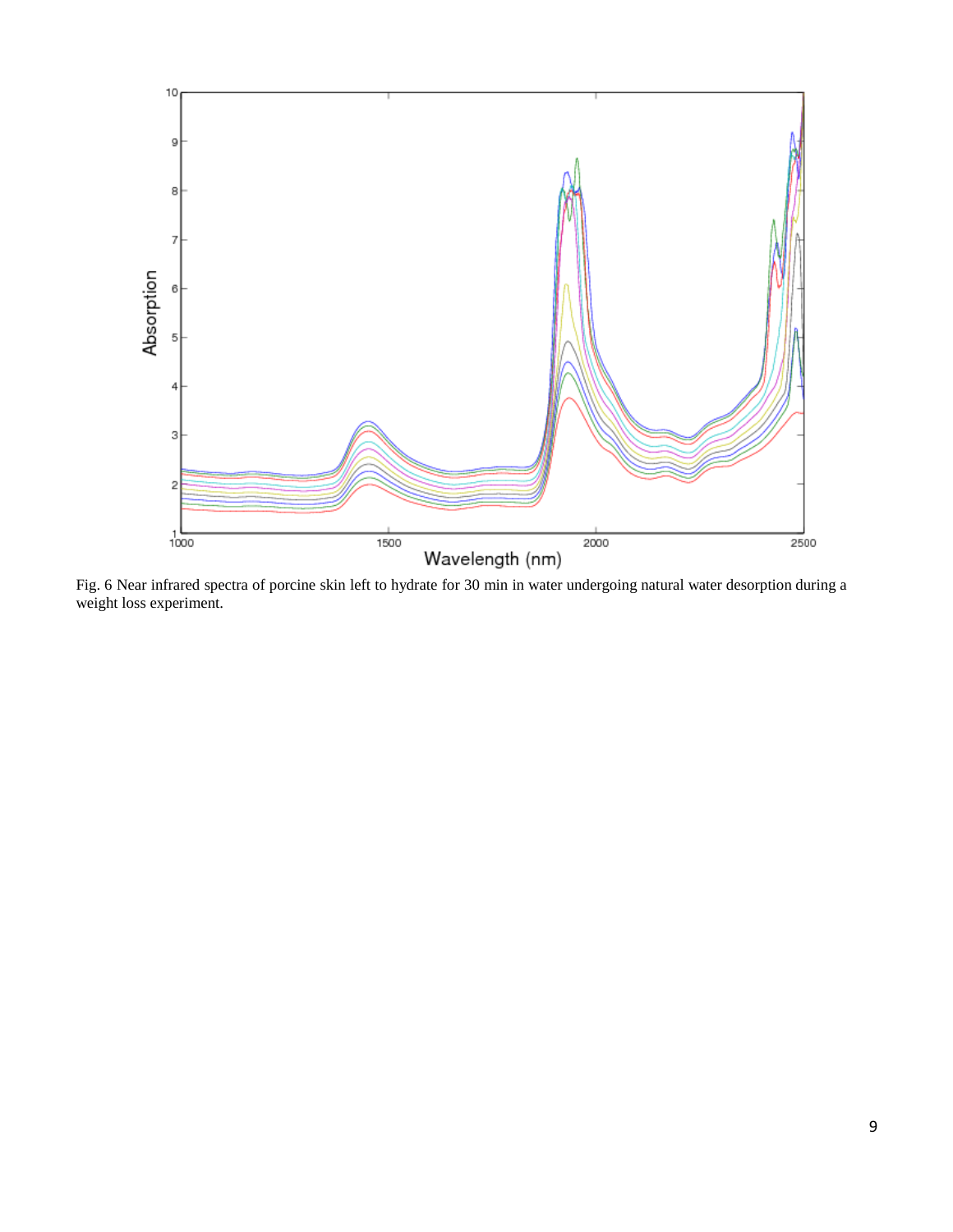

Fig. 7 NIR spectra focused at overtone peak of 1450 nm of porcine skin left to hydrate for; (a) 30 min, (b) 60 min, (c) 3 h, (d) 12 h, (e) 18 h, and (f) 24 h, undergoing natural water desorption during a weight loss experiment.

Moreover, the second derivative spectra were calculated for the spectra undergoing dehydration in Fig. 6, and are shown in Fig. 8. Here, a shift is seen from 1953.4 nm to 1963.8 nm of the water combination band as the content of water within the skin sample is reduced although another study [ [8](#page-13-7) ] indicates that the shift occurs from 1915 nm to 1940 nm. The spectrum with the largest peaks is the second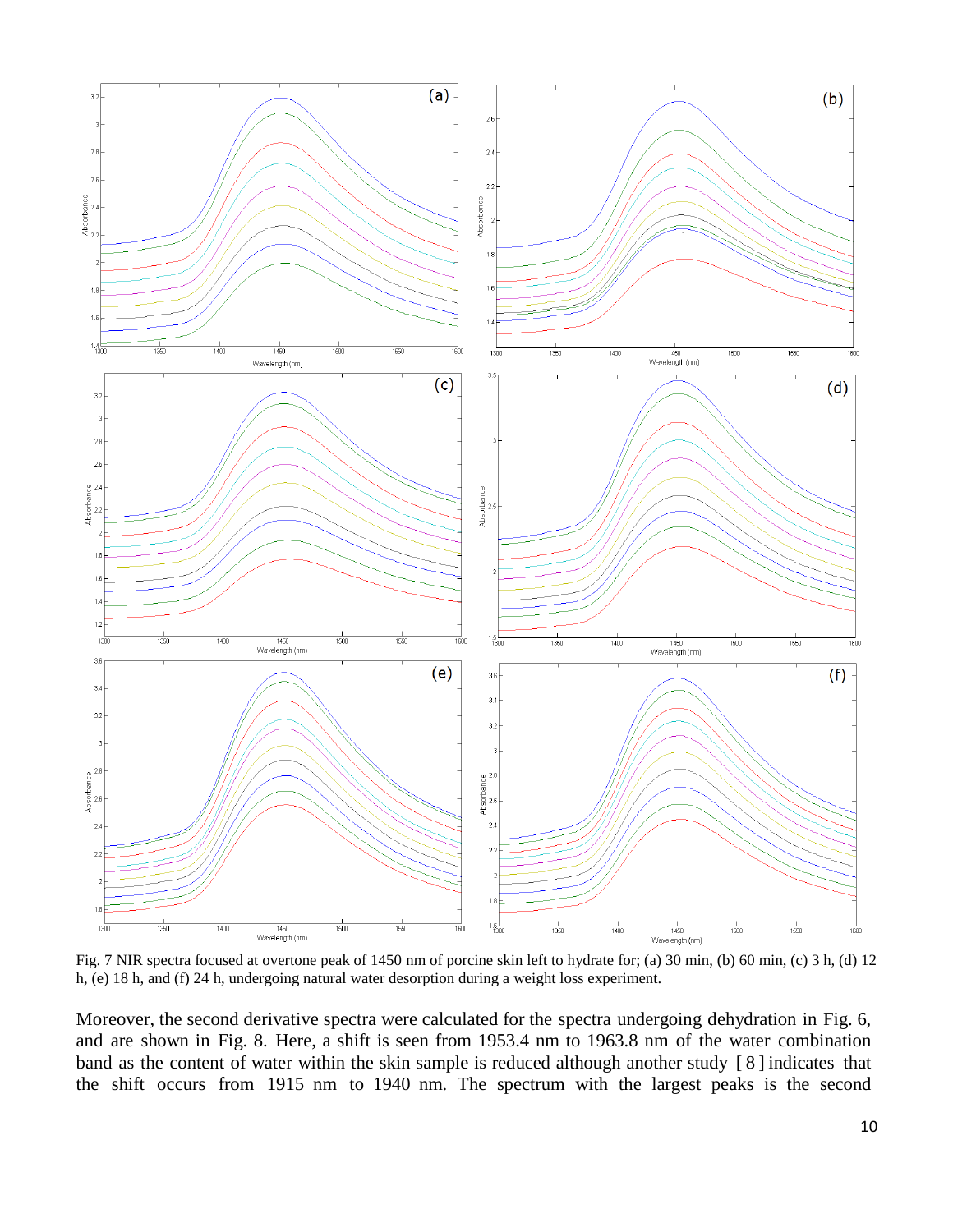derivative of the absorption spectrum obtained earlier where the sample had the highest water content or least dehydration period, whereas that with the smallest peaks belong to the absorption spectrum obtained when the sample was least hydrated. So, it follows that intensity decreased as the water content lessened but a wavelength shift is only apparent between 1949.8 and 1967.7 nm, and not on any of the other bands associated with NH, CH or CO bonds.



Fig. 8 Second derivative spectra of porcine skin undergoing desorption after 30 mins of hydration time.

As mentioned earlier, the weight of the sample decreased with increased desorption time. So for each test of different hydration period, the weight of the sample was greatest when measured immediately after removing it from the jar containing water and this value decreased over time, and was lowest at the end of the 3 hour testing period. This directly correlates with the resulting spectra since the magnitude or intensity of the 1450 nm band also decreased over time, but however, there does not seem to be a direct relationship between the duration of time spent in water by the sample and differences in weight, or intensity of the absorption peaks.

Furthermore, the rate of weight loss over the 3 hour testing period was calculated for each hydration time measurement, and is shown in Fig. 9, as well as the rate of absorption loss that occurred during the same interval which is shown in Fig. 10. Looking at both plots, there seem to be a conflicting relationship between the rate of weight loss and absorbance loss, as hydration periods whose rate of weight loss were higher compare to others had a reduced rate of absorption loss at the 1450 nm band and vice versa. However, it is not yet clear at this point whether a connection exists between the two rates and whether the duration of time spent in water had an effect on these results.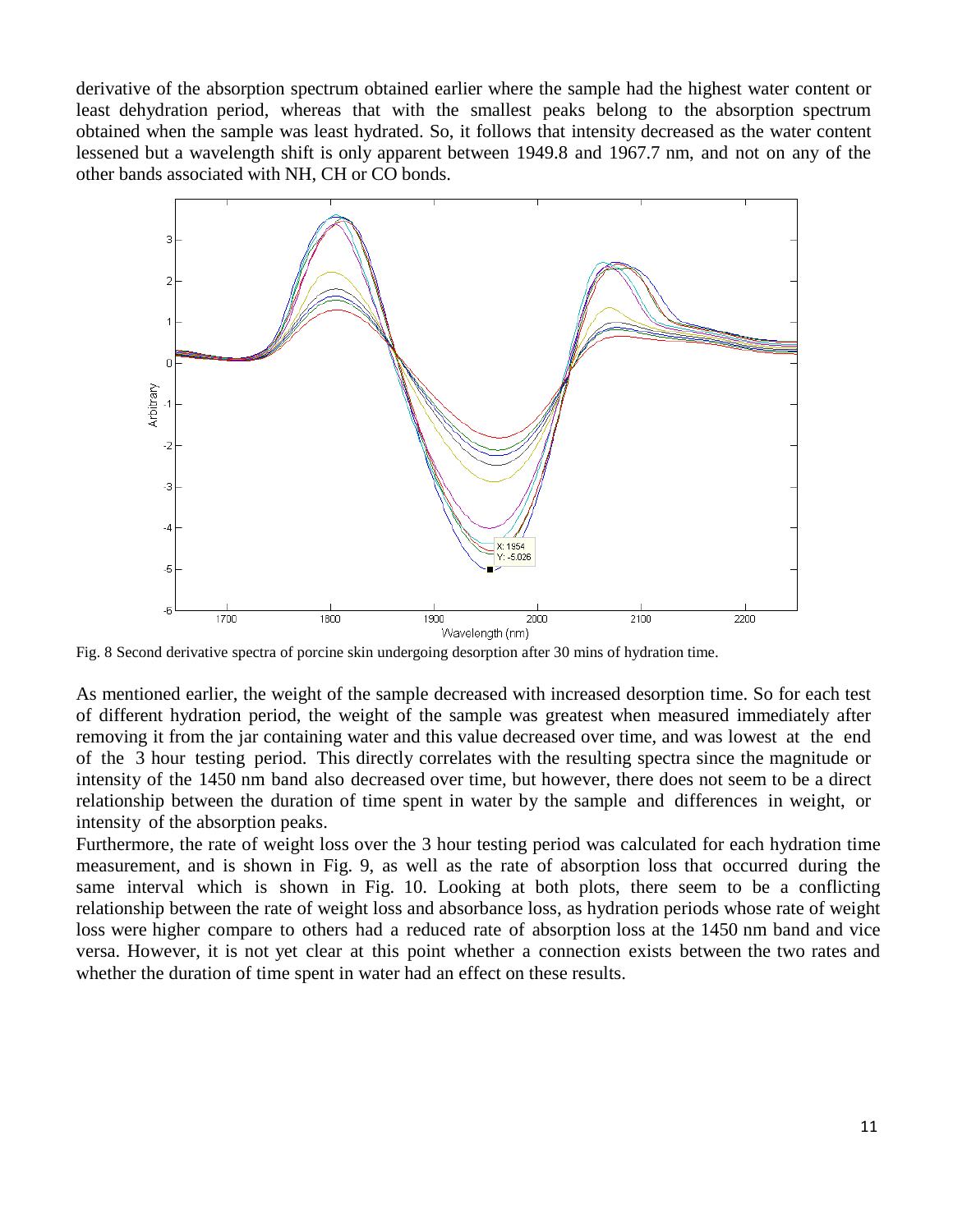

Fig. 9 A graph showing the rate of weight loss by the sample of porcine skin versus hydration periods.



Fig. 10 A graph showing the rate of absorbance loss by the sample of porcine skin versus hydration periods.

#### **IV. CONCLUSION AND FUTURE WORK**

The importance of determining skin hydration has over the years has prompt the development of many instruments and methods, specifically designed to assess this parameter or water contents especially in the stratum corneum, and have greatly matured to suit different anatomical sites and measure multiple attributes. Of those, near infrared spectroscopy was chosen here to perform tests on liquid water and on porcine skin samples *in vitro*, mainly due to its high sensitivity to hydrogen bonding that causes near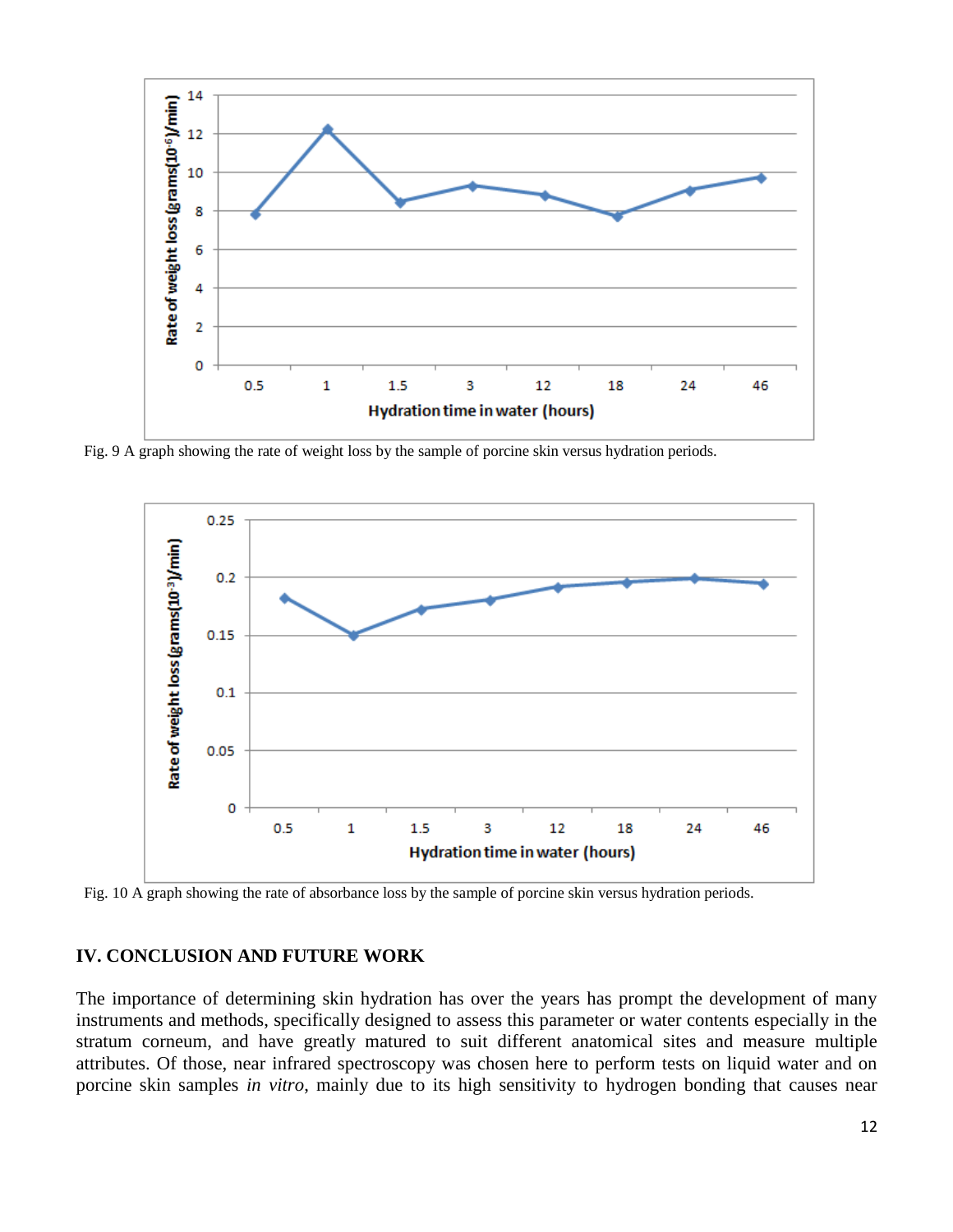infrared bands to become broader and to shift to lower frequencies, and its direct correlation to water content and concentration.

Using a highly advanced and accurate spectrophotometer, it has been possible to obtain direct absorption spectra of porcine skin samples *in vitro* that evidently showed the dominant combination and overtone bands around 1920 and at 1450 nm, and weaker bands belonging to CH, NH and CO bonds. The desorption tests were able to verify changes in these in accordance with water content but a clear relationship has not yet been established between hydration periods and the intensity of water absorption bands. Further work is required to examine the effects of different hydration periods on water contents of the skin, and their effect on the skins' ability to retain water. As for the other bands belonging to CH, NH and C=O bonding, these were apparent in the spectra of porcine skin, with the combination band of C=O bonding observed at 2171.3 nm, and combination and overtone bands at 2307.2, 1723.3 and 1760 nm which belonged to alkyl CH groups in skin lipids and protein. The NH band at 1500 nm became superimposed with the OH overtone at 1450 nm and resulted in a small shift in the latter to 1452.5 nm, whereas the second NH band at 2048 nm was nearly resolved due to the lower content of water within the sample. Nevertheless, there seem to be a conflicting or rather a slightly nonlinear correlation in relation to rates of weight loss experienced by the sample and rates of loss in intensities of water bands, which may relate to density changes occurring to the sample during dehydration that may affect its absorption and transmission properties, although this is not yet confirmed. Future work will focus on further analyzing these data to provide clearer understanding of this relationship and the contribution of barrier function to these results, as well as combining this method with fibre optic technology (sensors) to perform *in vivo* experiments on human participants. Finally, the preliminary results obtained here will be used to aid the development of a miniaturized optical hand held system which can be assembled either by building its individual components or by choosing ones available already in the market, that could reliably measure the hydration level of skin *in vivo*, or more specifically, the hydration in the SC in a fast and noninvasive manner, and that would be smaller in size to eliminate the use of current bench-top instruments, yet perform to the same standard, and could even be portable for wider use in various applications.

#### **REFERENCES**

- <span id="page-13-0"></span>[1] A.V. Rawlings, J.J. Leyden. 2002. Skin moisturization, Marcel Dekker, New York.
- <span id="page-13-1"></span>[2] E.N. Marieb, J. Mallatt. 1996. Human Anatomy, Benjamin-Cummings Pub Co, California.
- <span id="page-13-2"></span>[3] P.G. Agache, P. Humbert, H.I. Maibach. 2004. Measuring the skin. Springer, Berlin.
- <span id="page-13-3"></span>[4] M.A. Farage. 2010. Textbook of Aging Skin. Springer, Berlin.
- <span id="page-13-4"></span>[5] T.F. Tsai, H.I. Maibach. 1999. How irritant is water? An overview. Contact Dermatitis. 41:311-314.
- <span id="page-13-5"></span>[6] C. Duch Lynggaard, D. Bang Knudsen, G.B. Jemec. 2009. Stratum corneum damage and ex vivo porcine skin water absorption - a pilot study. Skin pharmacology and physiology. 22:295-298.
- <span id="page-13-6"></span>[7] I. Bodén, D. Nilsson, P. Naredi, B. Lindholm-Sethson. 2008. Characterization of healthy skin using near infrared spectroscopy and skin impedance. Medical & Biological Engineering & Computing. 46:985-995.
- <span id="page-13-7"></span>[8] L.T. Kilpatrick-Liverman, P. Kazmi, E. Wolff, T.G. Polefka. 2006. The use of near-infrared spectroscopy in skin care applications. Skin Research and Technology. 12:162-169.
- <span id="page-13-8"></span>[9] M. Chaplin. Water structure and science. London south bank university. June-July 2012. Web. 09 July 2012.

http://www. lsbu. ac. uk/water/activity. html.

<span id="page-13-9"></span>[10] B. Woźniak, J. Dera. 2007. Light Absorption in Sea Water. Springer, Berlin.